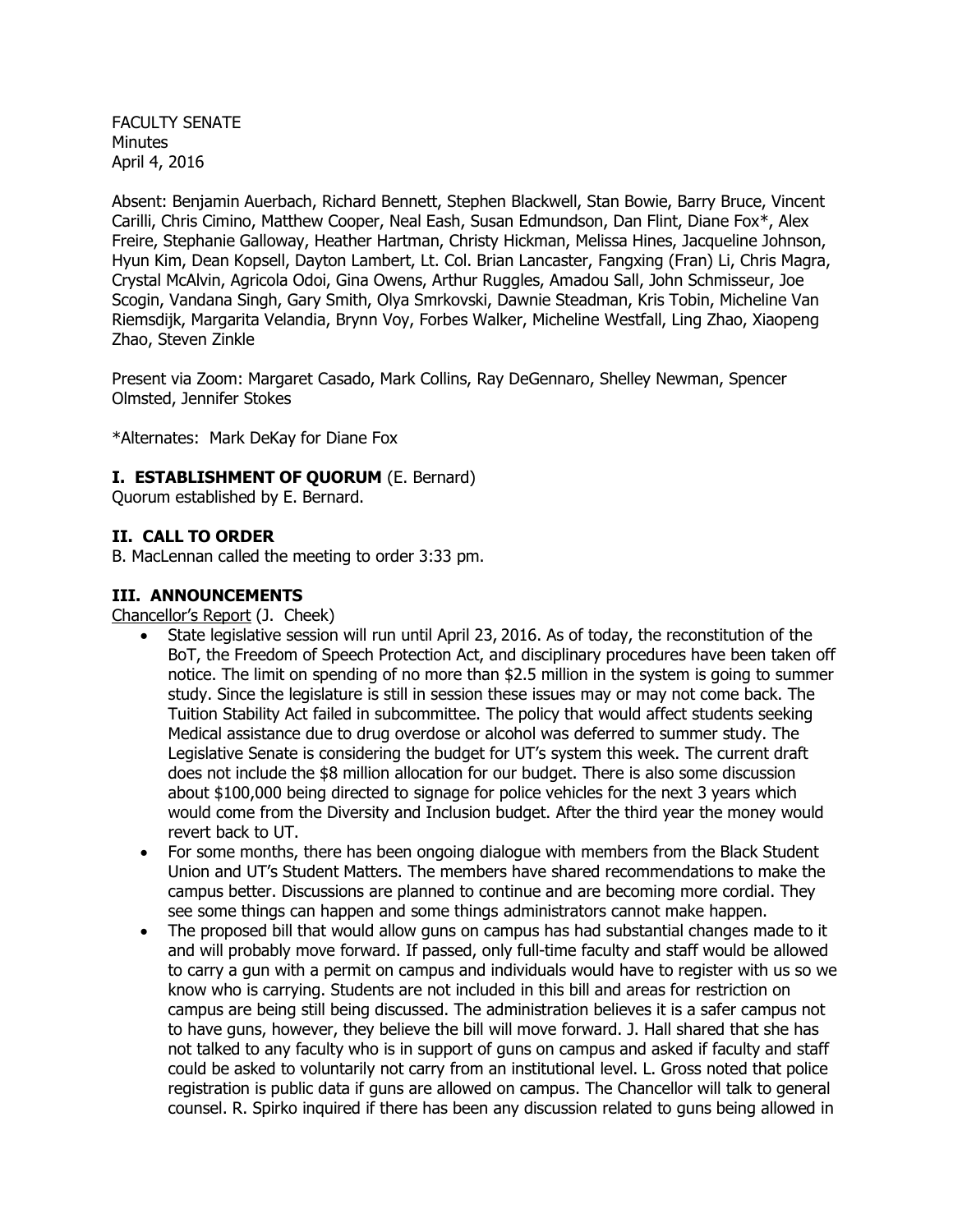laboratories. The Chancellor said they are going to push forward with those discussions along with large athletic events, commencements, student conduct, disciplinary matters and tenure review. Any kind of meeting that can be confrontational.

 A national search for the next Provost has begun. Vince Carilli, Vice Chancellor for Student Life, is chairing the search committee. There is a strong search committee in place and they are actively working to identify candidates. August is the projected date for airport interviews. After these interviews the plan is to bring five to campus at the end of August. They hope to have someone hired and ready to begin in January 2017.

## Provost's Report (S. Martin)

- Admissions update: The total of undergraduate applications is approximately 17,200, which is up almost 500 from last year. Eight hundred sixty-four of these applicants are from out of state. Numbers currently trending are good. Admits are currently up over 300 for in-state applicants and up over 800 for out-of-state applicants. Admits of international students are also up. Transfer students are down in applications, admissions, and confirms. There are plans to work hard over the summer to make sure transfer students enroll. This is now a long-term activity and there is still a long way to go to build our transfer class. May 1, 2016, is the cut off day for enrollment. L Gross asked the Provost to elaborate more on undergraduate admissions and she deferred to M. Albright. She explained that UT Knoxville is currently flat from a year ago. The Provost shared that there is an emphasis to make data more available to faculty.
- April 1, 2016, Dixie Thompson began her position as the new Vice Provost. She is going to begin by immediately taking a temperature of campus.
- A special thank you was shared with Mary Albright who served as interim Vice Provost for 3 months.
- The BoT voted in favor for the new strategic plan unanimously. Question from M. Fry asked where the strategic plan can be found and the Provost stated that the plan will be sent out shortly.
- Attention is now being focused on the end of semester course evaluations. A new set of questions will be piloted this spring with voluntary faculty. They will be asked to look at the effectiveness of the questions. An invitation to faculty will be forthcoming.
- They are beginning to look at a policy document and want to use this opportunity to encourage and reward faculty through the use of self-reflection, peer evaluations, student reports, etc. Discussions are slated to begin with faculty in the next week. There will be more information about this as they move forward in the process.

## President's Report (B. MacLennan)

- Traveled with B. Ownley and C. White to Martin last week to attend the University of Tennessee Faculty Council meeting and the UT Board of Trustees meeting. C. White will be reporting on the UFC meeting later on.
- President Joe DiPietro and Vice President Anthony Haynes gave an update on the legislative situation. Many of the bills that would negatively impact UT have failed or been deferred to summer study, which takes them out of play for this year. No doubt, some will return next year. Two of the most dangerous bills — the tuition freeze and restructuring of the Board of Trustees — are off the table for now.
- The "guns on campus" bill is still alive and seems likely to pass. UT has been working to get the bill amended to include certain restrictions; for example, only full time faculty and staff would be permitted to have guns, weapons and their locations would have to be registered with UT police, and guns would be excluded from certain situations, including disciplinary and tenure meetings. Staff for Senator Lee Harris, the minority leader, who opposes the bill, contacted me about the senate position, and I sent him our resolution with additional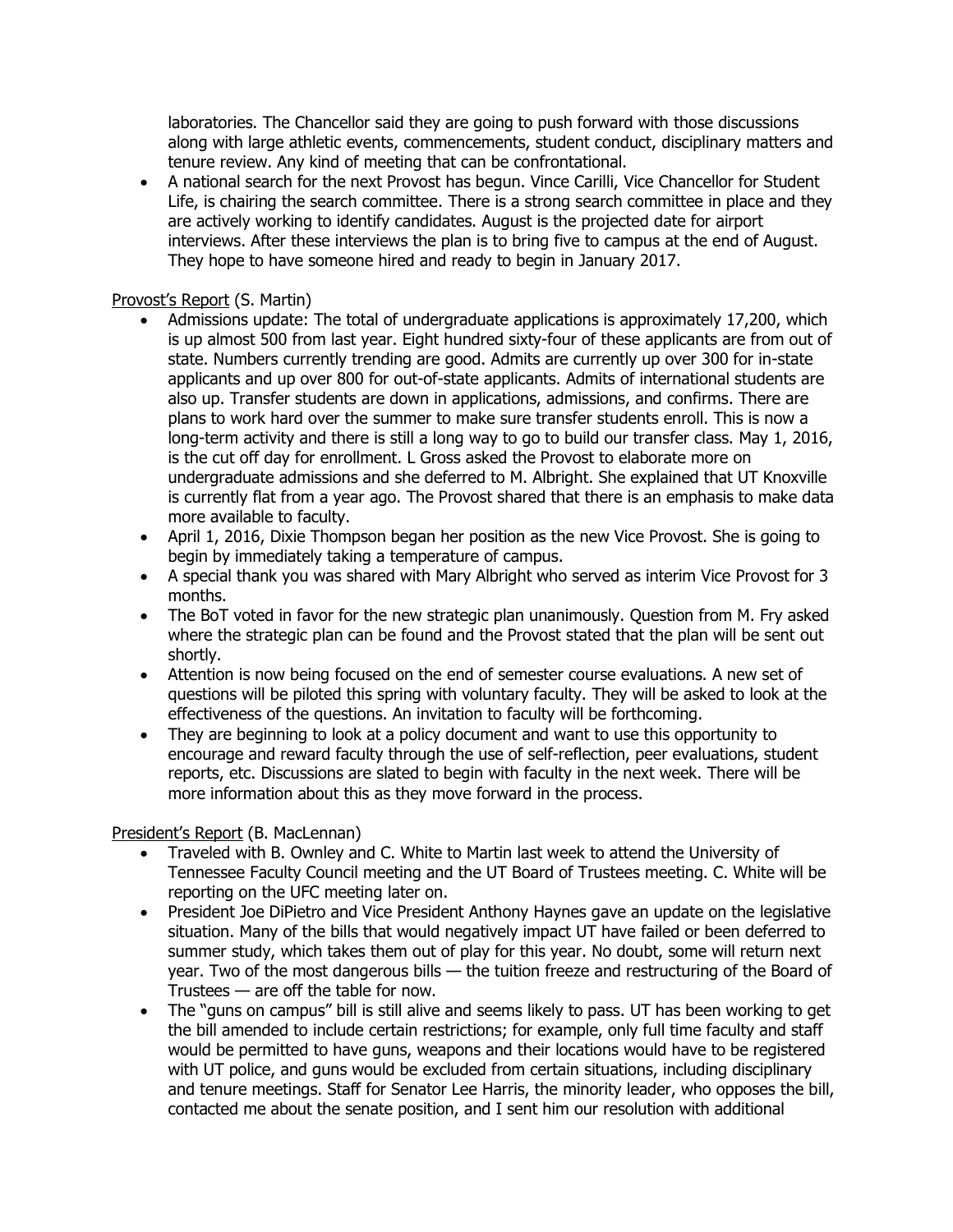supporting information.

- There is no change on outsourcing. An independent third party is being brought in to validate the cost estimates from UT and the outsourcing consultants. UT continues to be assured that it can opt out of outsourcing if it determines that is best. The budget amendment, which strips \$8M from the UTK budget and distributes it to UTC, UTM, and Ag, will be in the senate soon. It's likely that some funds will be taken from UTK to punish us for our diversity and inclusion efforts, but hopefully much less than \$8M.
- At the Thursday UFC meeting, V. P. Katie High gave us the Draft CPR Elements, which you have now received. Several members of the UFC were on the CPR committee, but for the rest of us it was the first time we had seen them, and so we had a valuable discussion of their content. In subsequent meetings we developed the current plans for gathering comments from the faculty and forwarding them to the committee for their consideration. There is now a website set up. C. White and T. Boulet will be discussing the draft CPR policy as New Business.

# **IV. MINUTES OF THE FACULTY SENATE AND EXECUTIVE COUNCIL**

- L. Gross moved to approve the Faculty Senate Meeting Minutes, February 1, 2016. M. Beck seconded the motion, and the minutes were approved as written.
- Faculty Senate Meeting Minutes, March 7, 2016, is forthcoming.
- The unapproved minutes of the Faculty Senate Executive Council Meetings of February 22, 2016 and March 21, 2016 are forthcoming (information items).

## **V. MINUTES OF THE GRADUATE COUNCIL** (S. Kania)

 A brief overview of recent actions by the Graduate Council was provided for the January 28, 2016 meeting

[\(http://gradschool.utk.edu/GraduateCouncil/Minutes/GC%20Council%20Minutes%201-28-](http://gradschool.utk.edu/GraduateCouncil/Minutes/GC%20Council%20Minutes%201-28-16.pdf) [16.pdf\)](http://gradschool.utk.edu/GraduateCouncil/Minutes/GC%20Council%20Minutes%201-28-16.pdf). The minutes will be posted online. The changes came in as a seconded motion from Graduate Council. All senators voted in favor of the changes. There were no opposed.

## **VI. STANDING COMMITTEE REPORTS**

Nominations and Appointments Committee (B. Ownley)

- Social Work and Law have completed their caucuses. There are currently six other colleges/schools/departments in process. The reason caucuses are not yet complete is because ballots that were sent out went to *clutter* due to a default setting. OIT is working on fixing this issue. Senators were advised that if someone did not receive a ballot to look in their *clutter* box or notify her.
- Informed senators that if anyone would like to re-up their term, or if they know someone to get them in touch with her.

Non-Tenure-Track Issues Committee (A. Brown and D. Hadziabdic-Guerry)

- Previously M. Collins was Chair of this committee but needed to step away.
- They are currently working together on cleaning up the language addressing issues in the Faculty Evaluation Handbook.
- M. Beck was asked to join them to assist with addressing the benefit of leave for non-tenure track faculty.
- Senators can email either of them for questions, comments, and suggestions.

## **VII. NEW BUSINESS**

Background for CPR Policy Revisions (C. White)

• Historical background and timeline [\(http://senate.utk.edu/1319-2/\)](http://senate.utk.edu/1319-2/). Last August President DiPietro formed a task force charged with reviewing the post-tenure review process in the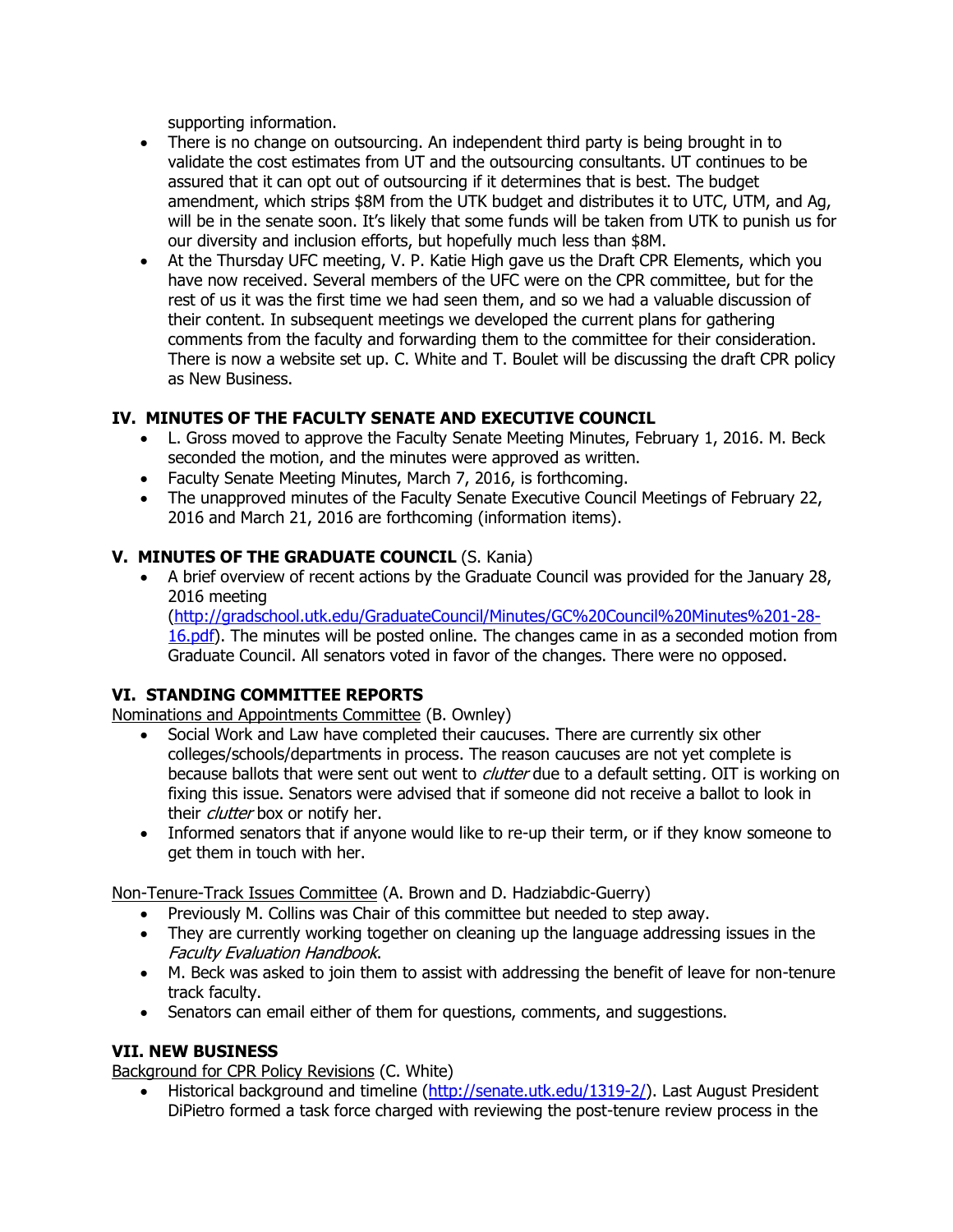University of Tennessee system (the Cumulative Performance Review, or CPR, process). The faculty senates of the four academic divisions of UT (UTC, UTM, UTHSC, UTK+UTIA+UTSI) have been involved in this process through their representatives on the University of Tennessee Faculty Council (UFC). The UFC made recommendations on the constitution of the task force and has monitored its progress. The 11-member task force has two members (one faculty, one administrator) from each of the four UT divisions. It is chaired by Toby Boulet, an Associate Professor in Mechanical, Aerospace and Biomedical Engineering, who was previously president of our Faculty Senate, chair of the senate Appeals Committee, and a faculty member of the Board of Trustees.

- The task force has completed its work and produced a draft CPR policy. This document states the essence of the policy, but not the final wording, which will be developed by UT General Counsel. Please review it carefully and provide feedback at [http://senate.utk.edu/comments-for-cpr-draft-policy/.](http://senate.utk.edu/comments-for-cpr-draft-policy/)
- Although this is Board policy and not subject to faculty vote, we will be collecting comments and suggestions for improvement on the draft policy through the end of April. The task force will consider these comments and suggestions when they write the final policy, which will be presented to President DiPietro as a recommendation.
- Final approval rests with the Board of Trustees. After the Board approves the new policy, it will be necessary to update the Faculty Handbook and Manual for Faculty Evaluation to conform to it.

## Presentation to Faculty Senate about the CPR Proposal (T. Boulet)

- A new flow chart was presented of the proposed process [\(http://senate.utk.edu/wp](http://senate.utk.edu/wp-content/uploads/sites/16/2016/04/CPR-FS.pdf)[content/uploads/sites/16/2016/04/CPR-FS.pdf\)](http://senate.utk.edu/wp-content/uploads/sites/16/2016/04/CPR-FS.pdf).
- Some of the changes that were discussed include: 1) Decoupling of the qualifications to serve on a CPR committee; and 2) the creation of a nomination process for a pool of reviewers; 3) A 30 days maximum to trigger a review; 4) The trigger for a CPR is an Unsatisfactory evaluation, which is an F; 5) Final decision to be made by the end of the second year of evaluation; 6) Required oversight of an improvement plan; 7) Recommend CPR oversees the department head as they will no longer have power; 8) The process should not take any longer than 18 months; 9) The Chancellor will make final decisions. L. Gross asked if there was any data regarding how many CPR cases there have been, and it was estimated to be 25 cases out of the whole UT system, including the medical school. Of the 25 cases, half ended in retirement or leaving the university. The other ½ ended up in good standing with or without remediation. The General Counsel is currently working to figure out how data can be presented since this is privileged data and the low number of cases may make it easy to identify someone.
- In regard to implementation, there is a possibility that if faculty were to get an unsatisfactory this year, they would get a by so everyone starts at step 1. L. Gross asked about how this would work for part-tenure faculty? The presenters stated that the committee operated under the assumption of one evaluation for each person. If there is more than one evaluator, the General Counsel's office will need to put in a lot of extra verbiage.
- A question was raised about the projected number for CPRs over the next 18 years considering the low number we have had. Senators were reminded that the current trigger for a CPR is either two *Unsatisfactory* or two Needs Improvement evaluations within a 4year-period. Under the new policy receiving an *Unsatisfactory* is failure. C. White noted that this policy protects faculty as well as they will review a 5-year period. The committee can change the decision to *Meets expectation.* The presenters were asked if the committee had checked with other universities to examine other policies. Approximately ½ of the task force members spoke to other universities. The Education Advisory Board was also commissioned